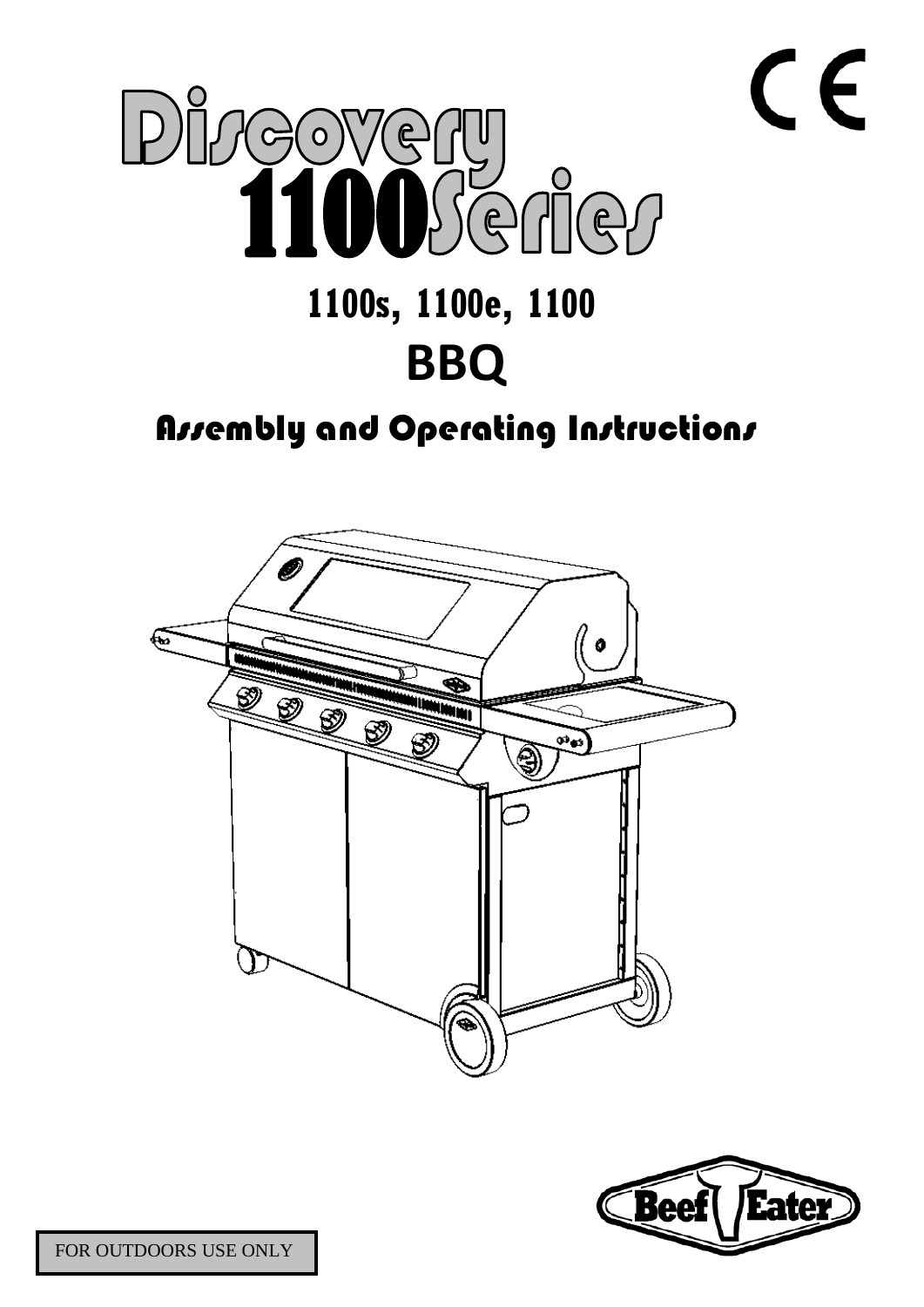

### **IMPORTANT:**

- BeefEater Barbecues are approved for **OUTDOOR USE ONLY** and must not be used in a building, garage or any other enclosed area.
- BeefEater Barbecues must not be used inside recreational vehicles or boats.
- Read instructions thoroughly before operating this Barbecue.
- Save this manual for future reference.
- Always use the Barbecue on a flat, level surface.
- Some foods produce flammable fats and juices. Regular cleaning is essential.
- Attend an operating barbecue at all times. Damage caused by fat & grease fires is not covered by warranty.
- When not in use keep Barbecue dry and covered.

# **FOR YOUR SAFETY**

- If you smell gas:
- 1. Shut off gas to the appliance.
- 2. Extinguish any open flame.
- 3. Open hood.
- 4. If odour continues, immediately call your gas supplier or your fire department.

# **FOR YOUR SAFETY**

- 1. Do not store or use gasoline or other flammable vapours or liquids in the vicinity of this or any other appliance.
- 2. An LPG cylinder not connected for use shall not be stored in the vicinity of this or any other appliance.

# **Safety Warning**



Failure to follow these instructions and observe the warnings provided in this operations manual could result in fire, explosion or burn hazard, which could cause property damage, personal injury or death.

Gas vapour is highly explosive and can cause serious bodily injury or damage to property if allowed to accumulate in a confined space and ignited.

This appliance must not be installed under or on any combustible material. Minimum clearance from combustible materials to all sides of the appliance is 450mm (18").

These instructions must be left with the owner.

# **NOTE**

- 1. Do not use gas other than the type specified on the Data Plate
- 2. The appliance is designed for use by adults, keep children away from this 1100 Series BBQ at all times.
- 3. Use only on a flat, level, stable non-combustible surface. Do not use this appliance on any surface that can burn or melt.
- 4. When in use, gas cylinder should be kept at designated mountings on 1100 Series BBQ, and supply hoses kept away from any hot surfaces.
- 5. To prevent accidental fires, before using the appliance ensure that there is no apparent damage to hose and regulator and all joint connections are in good order and not leaking.
- 6. LPG cylinder, regulator and hose must comply with national standards.
- 7. Do not move or attempt to move the appliance while in operation.
- 8. Do not operate this appliance before leak checking hoses and gas cylinder connection.

## **To the installer:**

- For fixed installations, refer also to the requirements of your local authority, gas, electricity, and any other relevant statutory regulations.
- For fix installations, refer to your country and region standards for pipe sizing details.
- Consult other trades. Where required, consult a bricklayer or an electrician for parts of the installation that could have an effect on these areas.
- Allow a 20mm gap from back of barbecue body for ventilation and air access.
- Test appliance for correct operation before leaving, and instruct user on its use.
- If correct operation cannot be achieved, disconnect barbecue from gas supply, and contact your nearest BeefEater dealer.
- Please only use BeefEater supplied hose(s) to connect this appliance. Natural Gas conversion kits are available from your nearest BeefEater dealer.

#### **Leave these instructions with customer**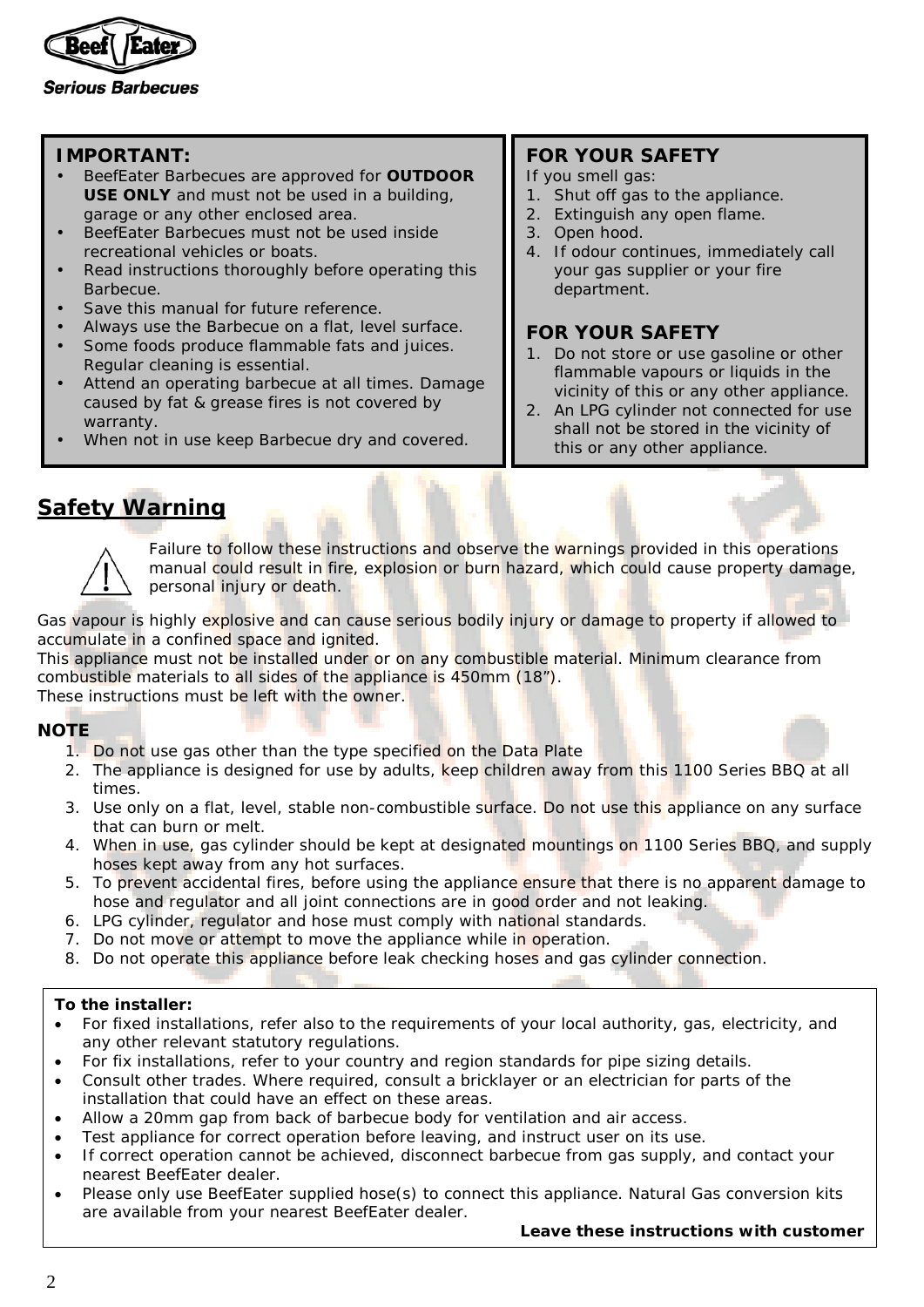

| <b>DO NOT</b>                                           | <b>DO</b>                                           |
|---------------------------------------------------------|-----------------------------------------------------|
| • Lean over barbecue when lighting.                     | • Spanner tighten all gas fittings as per           |
| • Leave cooking food unattended.                        | instructions.                                       |
| • Delay lighting burners after turning gas on.          | • Check all gas hoses and line connections for      |
| • Spray or store aerosols in vicinity of barbecue       | damage, cuts or cracks each time the appliance is   |
| whilst in operation.                                    | about to be used.                                   |
| · Store combustible materials, gasoline or flammable    | • Always leak test with a solution of soapy water.  |
| liquids or vapours within 450mm (18") of barbecue.      | • Check main opening, throat and venturi to each    |
| • Use caustic based cleaning agents on the barbecue.    | burner and pilot flame tube regularly for insect    |
| • Operate barbecue with any cover on.                   | nests (eg. wasp, ants or spiders). Nests are        |
| . Use plastic or glass utensils on the barbecue.        | dangerous and must be cleaned out thoroughly.       |
| • Operate barbecue in strong winds.                     | . Visually check burner flames to confirm lighting. |
| • Attempt to dismantle control valves.                  | · Use your barbecue only on a level surface.        |
| • Attempt to dismantle or adjust regulator.             | • Attend barbecue whilst cooking food.              |
| · Test for gas leaks with a naked flame.                | • Preheat the barbecue for up to 10 minutes.        |
| · Store gas cylinder indoors, or in any enclosed area.  | • After cooking turn barbecue to high for up to 10  |
| . Lay the gas cylinder down. Always keep it upright.    | minutes to burn off excess grease.                  |
| • Use barbecue indoors.                                 | • Let the barbecue cool before replacing any lid or |
| • Expose hose to direct sunlight.                       | cover.                                              |
| • Modify the construction of this appliance or the size | • Regularly replace foil material in grease/drip    |
| of any burner or valve orifice.                         | tray.                                               |
| . Move the appliance during use.                        | . Keep children away from barbecue at all times.    |
| • Obstruct any ventilation of barbecue or the           | . Have the gas cylinder filled by an authorised LPG |
| cylinder.                                               | supplier.                                           |
| • Allow the flexible gas supply hose or any electrical  | • Refer to this instruction manual if in doubt      |
| cord to come in contact with hot surface of the         | concerning assembly, installation, or operation.    |
| appliance.                                              | . Use protective gloves when handling hot           |
| • Allow children to operate this appliance.             | components.                                         |
| • Use charcoal or any other solid fuel in this          | • Close the gas cylinder valve after each use.      |
| appliance.                                              | • Clean the grease/drip tray regularly and clean    |
| • Disconnect any gas fittings while the appliance is    | the appliance at least twice annually.              |
| operating.                                              | • Always remove any lid or cover off the appliance  |
| . Use a rusty or dented gas cylinder or cylinder with   | before lighting.                                    |
| a damaged gas valve.                                    | • Carefully follow the instructions relating to the |
| • Fill the gas cylinder beyond 80% capacity.            | hose/regulator connection.                          |
| • Touch some accessible parts, other than the ones      | . Keep the barbecue area free from combustible      |
| meant for handling. They may be hot.                    | materials, gasoline, flammable liquids or vapours.  |
|                                                         |                                                     |

- Should the appliance go out for any reason, turn off all control knobs and the cylinder gas valve. Wait 5 minutes before attempting to relight the appliance.
- If a grease or fat fire should occur, immediately turn off all control knobs and the gas cylinder valve until the fire is out. Remove all food from the appliance.
- A leak test must be carried out prior to using the appliance for the first time and whenever the gas cylinder is refilled or whenever the gas hose and regulator have been disconnected from the gas cylinder or appliance.

WARNING: Accessible parts may be very hot! Keep young children away.

# Note:



Since this barbecue has no restriction on the emission of unburnt gas, it must be installed and/or used OUTDOORS or in an AMPLY VENTILATED AREA. Where this barbecue is installed in an AMPLY VENTILATED AREA, the area must have at least 25% of the surface area (sum of the walls surface) open.

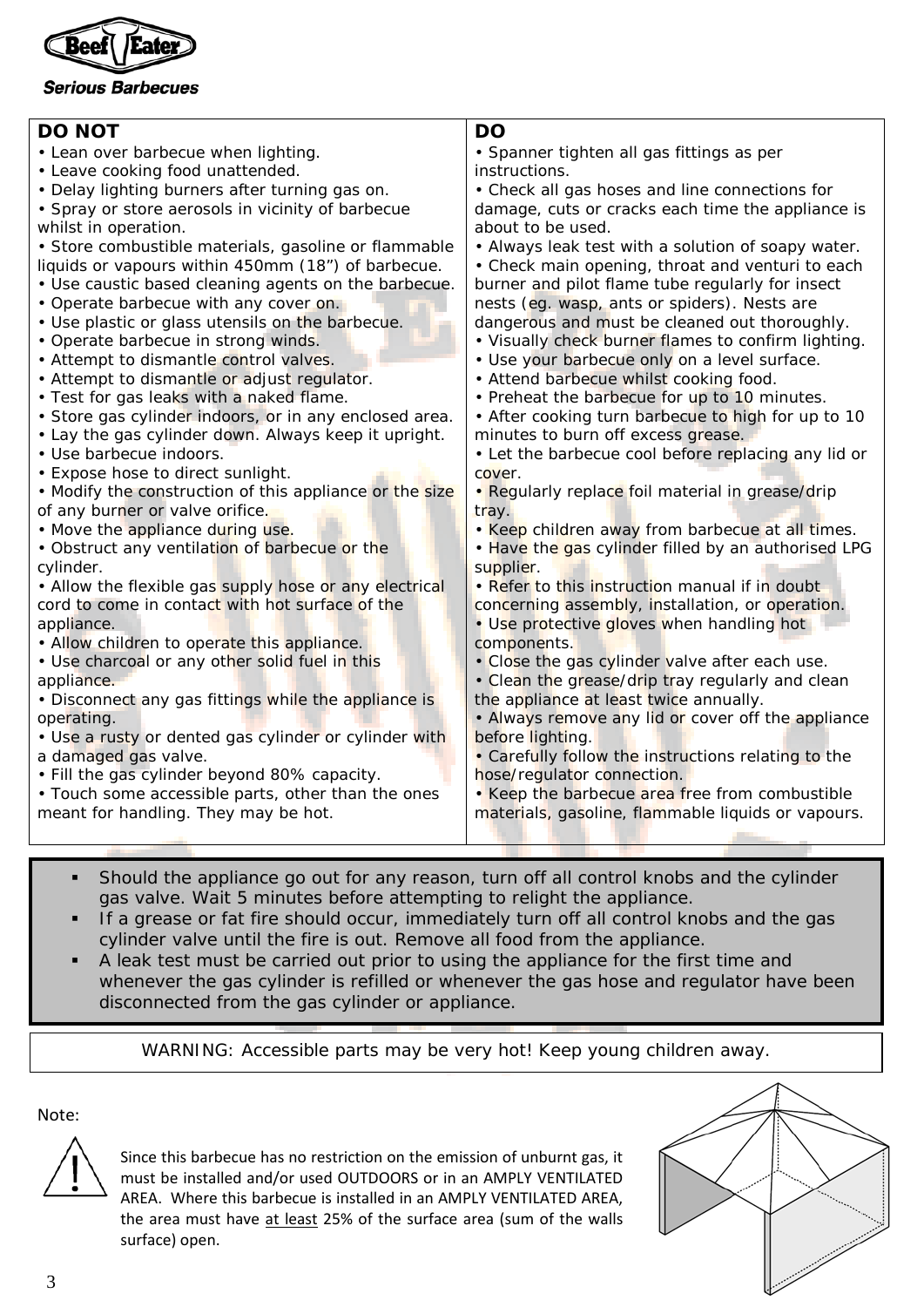

# **Gas Cylinder Safety Information**

- Gas cylinders **must be stored outdoors**, out of reach of children and must not be stored in a building, garage or any other enclosed area.
- This appliance is designed to be used with a gas cylinder not exceeding 9KG (20lbs) capacity.
- The Gas cylinder must be constructed and marked in accordance with specifications for LP Gas Cylinders.
- The gas cylinder supply valve must be turned off when the appliance is not in use.
- The gas cylinder used must incorporate a safety collar to protect the valve assembly.
- The gas cylinder must always be kept and used in the upright position.

#### **Important:**

When disconnecting and removing the gas cylinder for the purpose of refilling, always observe the following procedure:

- Ensure that all gas control valves on the appliance and the gas cylinder are turned off before disconnecting the gas line from the cylinder.
- Do not smoke or use a naked flame near the appliance or gas cylinder while disconnecting the gas line between the appliance and gas cylinder.
- Remove the gas cylinder from the enclosure before disconnecting the gas line from the appliance.
- Tighten all connections before placing the gas cylinder back in its enclosure.

The Gas Leak Testing Procedure should be conducted every time the gas cylinder is refilled and reconnected to the appliance – before using the appliance.

#### **Regulator Connection**

- 1. Check that all control knobs are in the 'Off' position.
- 2. Make sure the cylinder valve is off by turning the valve knob all the way clockwise.
- 3. Remove the protective cap from the cylinder if present.
- 4. Make connection as described in figures 1 and 2.

5. Leak-test the connection with a soapy water solution. (See Gas Leak Testing Procedure).

**Hose and regulator replacement must be a genuine part specified for this appliance and is obtainable from your nearest BeefEater stockist.**



## **Gas Leak Test Procedure**

Use the following procedure to check for gas leaks. Never use a naked flame to check for gas leaks.

- 1. In a small container, mix up a solution of water and detergent or soap. Mix the solution well.
- 2. Make sure that the gas supply valve on the gas cylinder is turned on.
- 3. Make sure that the gas control valves on the appliance are all turned off.
- 4. Using a brush or spray bottle apply the solution to the gas line and each join in the gas line. See Fig 3.

Fig 3

- 5. Bubbling of the solution will indicate that there is a leak present.
- 6. Re-tighten or re-seal any joints that are leaking.
- 7. If a leak persists then contact your distributor or the manufacturer for assistance.

**Note**: Flexible Hose is to be changed when national conditions require it.

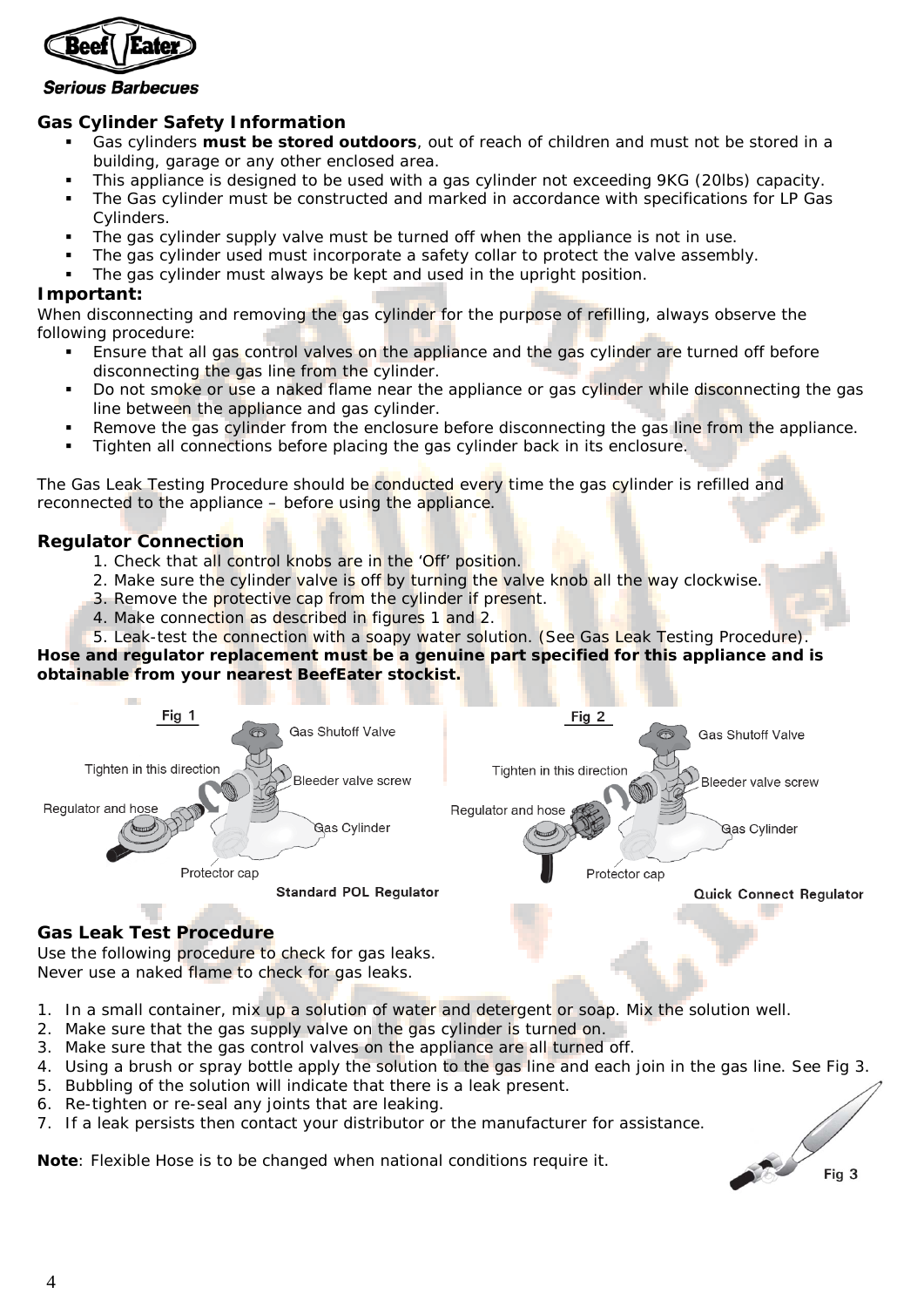

#### **Woodland Home Products**

3-5 Birmingham Av, Chester Hill, NSW, Australia, 2162 Phone: 61 2 9724 8888 Facsimile: 61 2 9724 8899 E-mail: mail@beefeaterbbq.com Website: www.beefeaterbbq.com

#### NOTE:

BeefEater products are constantly being developed, therefore design, specifications, materials and product configurations may change without notice.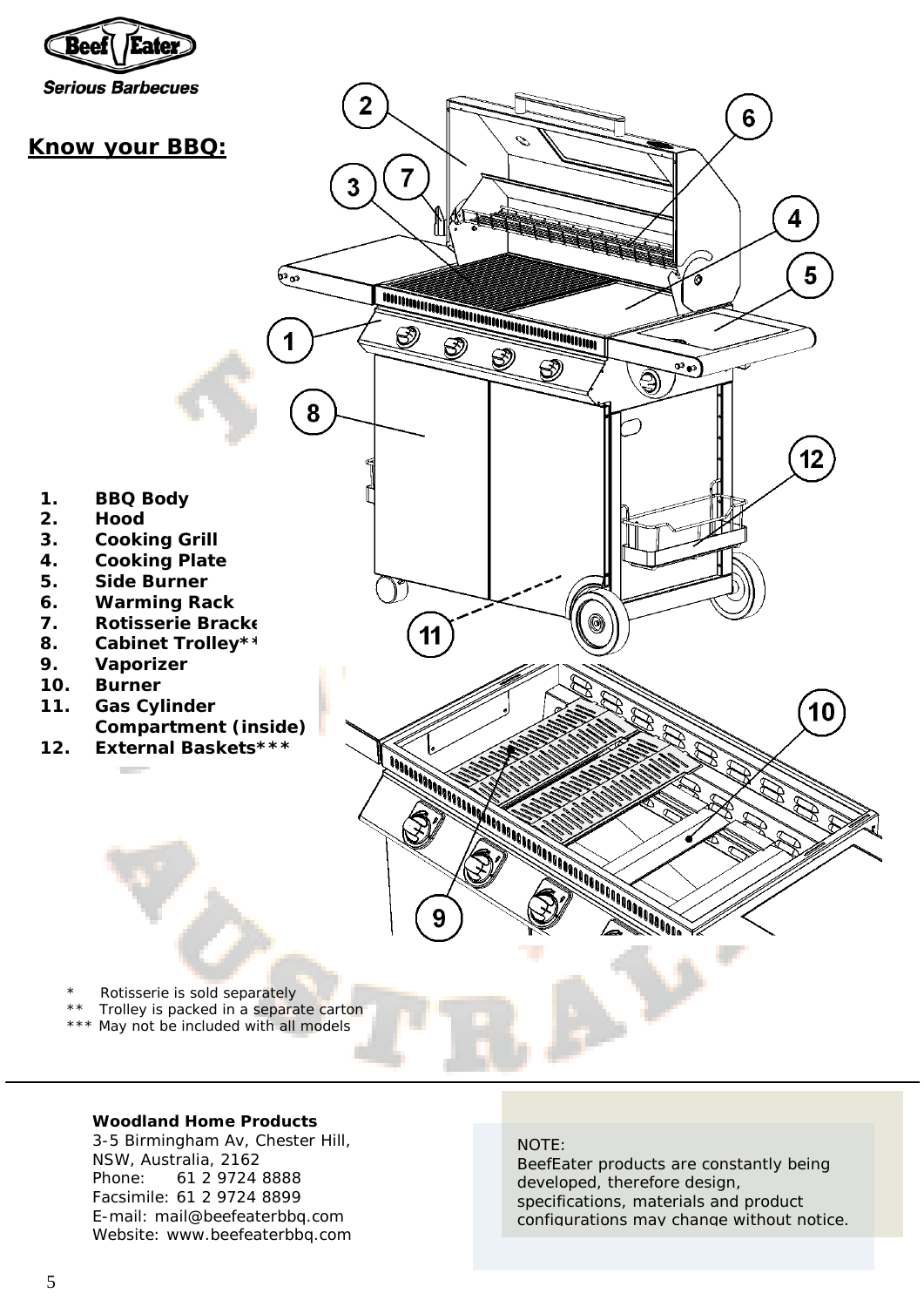

# **Assembly Instructions**

# **General**

This barbecue can be mounted onto a mobile trolley.

The Trolley is packed in a separate carton. Please refer to the Trolley instruction booklet for assembly of the trolley, and barbecue mounting.

Once the barbecue had been properly installed on the trolley, please check the following:

- 1. Hood is secured by 4 screws to barbecue's body, and operating correctly.
- 2. All burners are in place correctly and secure by an 'R' clip.

- 3. Vaporizers\* are installed on the steps above burners, but under the Grill (not required under the Plate).
- **\* Note**: Vaporizers are individual above each burner.
- 4. Cooking surfaces (Grill and Plate) are clean, and installed over the burners and vaporizers.

# **Using Your Barbecue:**

# **Before you light the Barbecue**

Perform the following checks:

- Make sure all connections are tight, and leak-tested. Gas regulators fitted with a hand-tightened wheel must be checked to ensure they are secured.
- Check that all control knobs are in the 'Off' position, and that gas supply is turned off.
- Ensure that the Hood on the barbecue, and the Lid on the side-burner are open. If lids are closed there is a risk of gas accumulating inside, and creating a dangerous situation.
- The hose and regulator supplied with this barbecue must be used at all times whilst operating this barbecue. Inspect the hose and regulator regularly for cracks or any sign of damage. If there is excessive abrasion or wear, replace only with a genuine BeefEater regulator.
- The bottom panel of the Barbecue is clean and free of any fat or other food particles.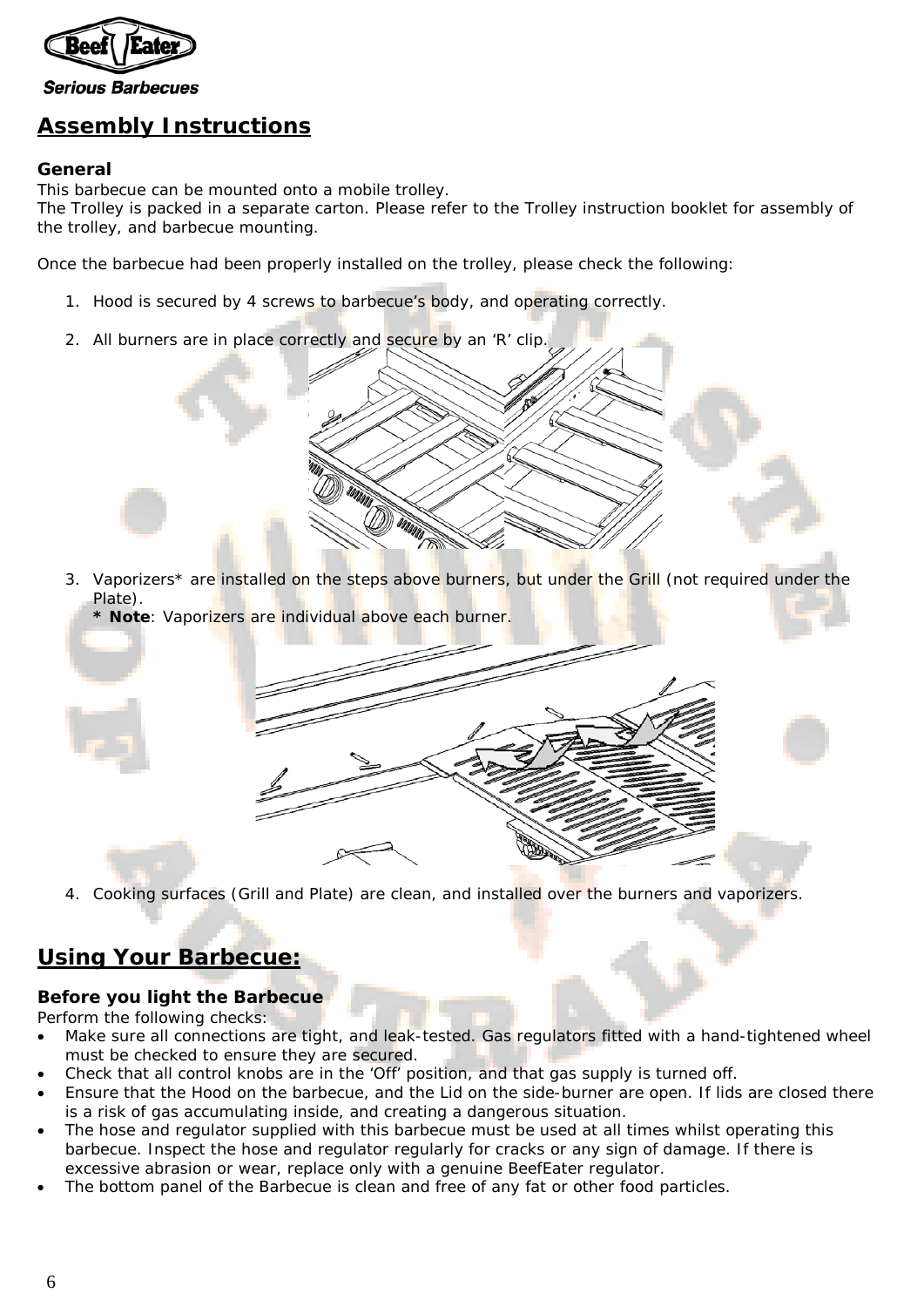

## **Grease Collecting Pan**

The grease Collecting Pan is located on 2 brackets below the BBQ's bottom panel, on the left-hand-side. Make sure the pan is always in its place when operating the barbecue, to avoid fat dripping directly into the trolley. Make sure the grease pan is emptied and cleaned regularly.

Ensure the grease is cleaned off the bottom of the Barbecue before each use.

## **Lighting the Barbecue**

- Ensure the appliance is placed on a flat, level, non-combustible surface.
- Ensure the regulator is connected to the LPG cylinder (See Regulator Connection page 4.), and the hose is not subject to any twisting, and is not close to hot surfaces.
- Verify all joints are spanner tight and check for leaks after turning on gas supply. See correct procedure on page 4.
- Ensure all knobs are in the 'Off' position.
- Ensure vaporizers, cooking plate and grill are in place.
- Open Gas Cylinder valve.

#### **Note**:

The barbecue is fitted with a safety feature that prevents the burners from being accidentally turned on. You **must push the knob inwards** to disengage the lock, and only then start turning it.

Light each burner by following this procedure:

- Read all instructions before lighting.
- Open Hood before lighting.
- Push in and turn Right-Hand-Side knob counter-clockwise to 'High'.
- If ignition does not occur, return to 'Off' and repeat after 5 minutes.
- Check for a clear blue flame with just a tip of yellow.

Once the right-hand-side burner is alight, light each successive burner from right to left.

Excess yellow tipping means the combustion is not right, if that is observed, turn the Barbecue burners off, and refer to troubleshooting at the end of this manual.

Do not use more than 2 burners on 'High' with the hood closed.

## **If the burner does not light**

Keep the control knob pushed, and return the knob in the clockwise direction to the 'Off' position. Wait 5 minutes, and repeat the lighting procedure steps 1 – 4 above again.

If after a few attempts you still can not light the burners, contact your retailer before proceeding.

# **Manual Lighting**

Press and turn the right hand control knob anti-clockwise to the 'High' position, then, using a long match, light the right hand burner immediately through the cooking grill and vaporizer.

## **Check for proper burner operation**

Following operating instructions light each burner and check for a clear blue flame with just a tip of yellow. Excess yellow tipping suggests the combustion in the burner is not correct. If you are unable to achieve correct operation, consult your dealer.

## **Preparing the Plate and Grill:**

Your barbecue has heavy duty enamelled Cast Iron plate and grill. Enamel is a hard, non-rusting surface which will ensure the long life of your cooking surface.

The plate and grill are ready to use, but it is recommended to wash them with warm soapy water and a soft cloth, and rinse before use.

To ensure the longevity of the enamel surface on the Cast Iron plate and grill it is strongly advised to avoid impact with other metal parts and sharp utensils.

## **To turn off a burner**

Simply turn the knob (without pushing) clockwise to the 'Off' position marked.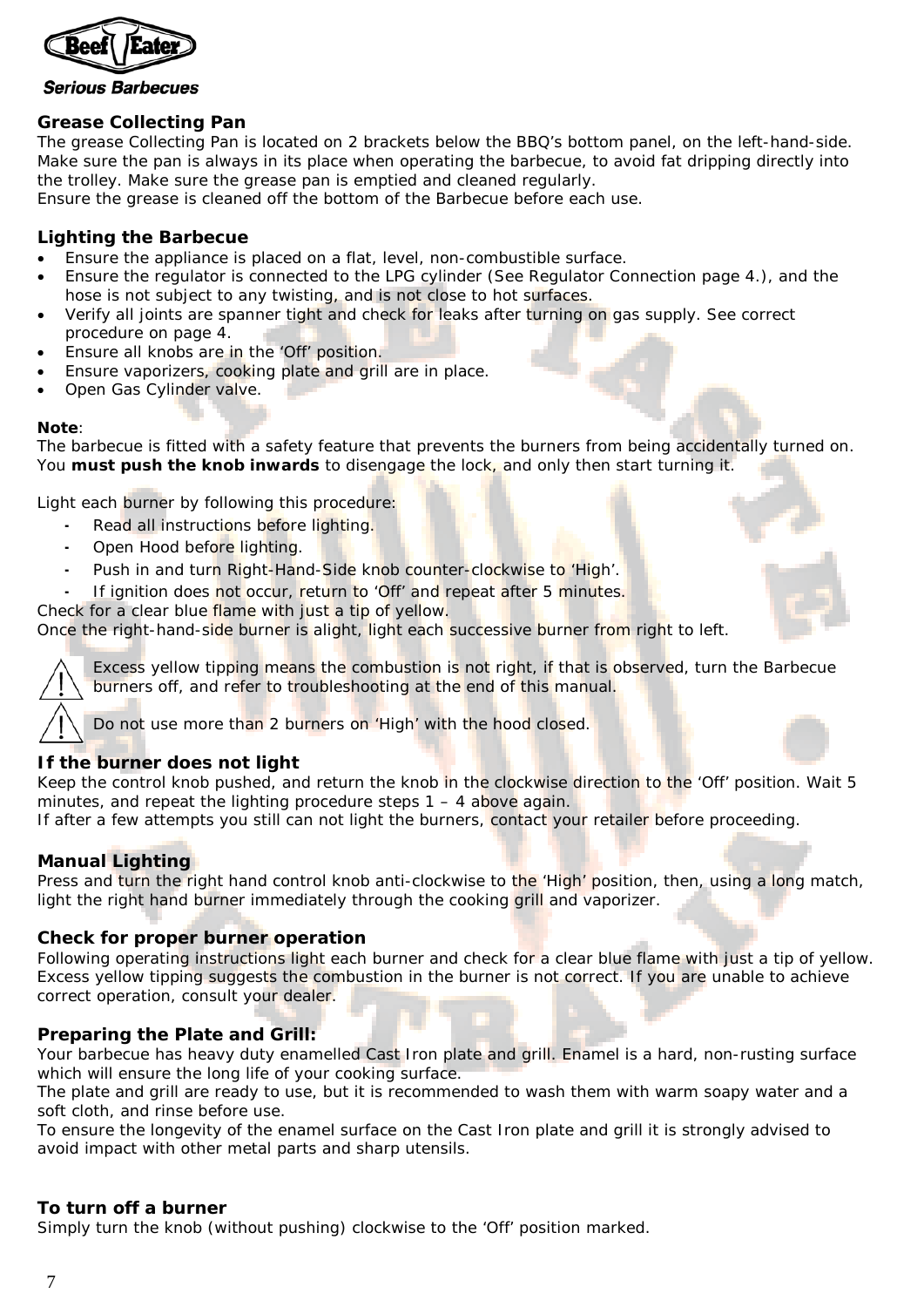

### **After Use**

It is a good idea to leave the barbecue on for about 10 minutes after you have finished cooking. This helps to burn away any excess food residues and oil, and makes cleaning easier.

- 1. Be sure to turn off all control knobs and the gas supply.
- 2. Allow the barbecue to cool.
- 3. Clean the drip tray and cooking surfaces. Clean any food spills from the side burner, if one is installed. Ensure to thoroughly clean the bottom panel of the BBQ
- 4. Lower the hood and side burner lid.

The gas cylinder supply valve must be turned off when the appliance is not in use.

#### **Direct Cooking Method**

Commonly used for traditional barbecuing. Place food over the lit grill section. Some flaring may occur, so care must be taken while cooking. Check inside the roasting hood regularly. The direct cooking method is recommended for steaks, chops, sausages, and hamburgers.

#### **Indirect Cooking**

Indirect cooking involves little or no heat directly underneath the food. Instead, the food is placed on the grill, the burners below the food are turned off or Low, and burners on either side are used. The hood is closed to trap heat and moisture. With this method, heat circulates around the food, cooking by convection. By trapping the vapour inside your "outdoor oven", the cooking vapour will fall back on the food on all sides, not just from underneath. The food cooks more evenly, and stays moist in the process. Indirect cooking is similar to using a conventional oven and is recommended for rotisserie cooking, roasts, poultry, casseroles, vegetables and whole fish.

When cooking a roast, it is a good idea to use a roast holder and baking dish. Always use a baking dish with a depth greater than 35mm, and a size to suit the size of your roast. Shallower trays may fill quickly and overflow, which may cause a fat fire.

#### **Controlling the Burners**

The control knob can now be turned to the desired heat setting, Low, High or anywhere in between. The control knob does not need to be pushed in while selecting the heat setting.

#### **Storing Your Barbecue**

When storing barbecue for extended periods, be certain all controls and cylinder valves are turned off. If storing the barbecue indoors remove gas cylinder and store the cylinder in a ventilated area outdoors. Gas cylinders must be stored outdoors, out of reach of children and must not be stored in a building, garage or any other enclosed area.

The barbecue should be covered when not in use. Eq with a polyester or vinyl barbecue cover.

# **Technical Information**



**Note:** Do not modify this appliance. Parts sealed by the factory must not be tempered with. Any deviation from factory settings could result in a safety hazard.

|                             | BE, CH, ES, FR, GB, | CY, CZ, DK, EE, FI, LT, LV, | DE.   | AT, CZ, DK, EE, FI, LV, NO, SE, SI, SK, BE, | DE  |
|-----------------------------|---------------------|-----------------------------|-------|---------------------------------------------|-----|
| Country                     | GR, IE, IT, PT      | MT, NL, NO, SE, SI, SK, BG, | AT,   | CH, ES, FR, GB, GR, IE, IT, LU, PT, PL      |     |
|                             |                     | RO. TK                      | CH    |                                             |     |
| <b>Gas Category</b>         | $13+$               | 3B/P                        | 13B/P | 12H                                         | 12F |
|                             |                     |                             |       |                                             |     |
| Gas Inlet Pressure [mbar]   | 28-30/37            | 30                          | 50    | 20                                          | 20  |
|                             |                     |                             |       |                                             |     |
|                             |                     |                             | 0.99  |                                             |     |
| Injector $\varnothing$ [mm] | 1.15                | 1.15                        |       | 1.7                                         | 1.7 |

Barbecue manifold inlet thread is 3/8 SAE male flare fitting.

| Model      | LENGTH | <b>HEIGHT</b>  | <b>DEPTH</b> | WEIGHT |      | <b>ENERGY INPUT</b> | (total) |
|------------|--------|----------------|--------------|--------|------|---------------------|---------|
| (BBQ Only) | [mm ]  | [Overall - mm] | [mm]         | Kg]    | [Kw] | [Mj]                | [gr/h]  |
| 2 Burners  | 530    | 510            | 560          | 38     | 10.6 | 30                  | 600     |
| 3 Burners  | 700    | 510            | 560          | 43     | 15.9 | 45                  | 900     |
| 4 Burners  | 850    | 510            | 560          | 49     | 21.2 | 60                  | 1200    |
| 5 Burners  | 990    | 510            | 560          | 54     | 26.5 | 75                  | 1500    |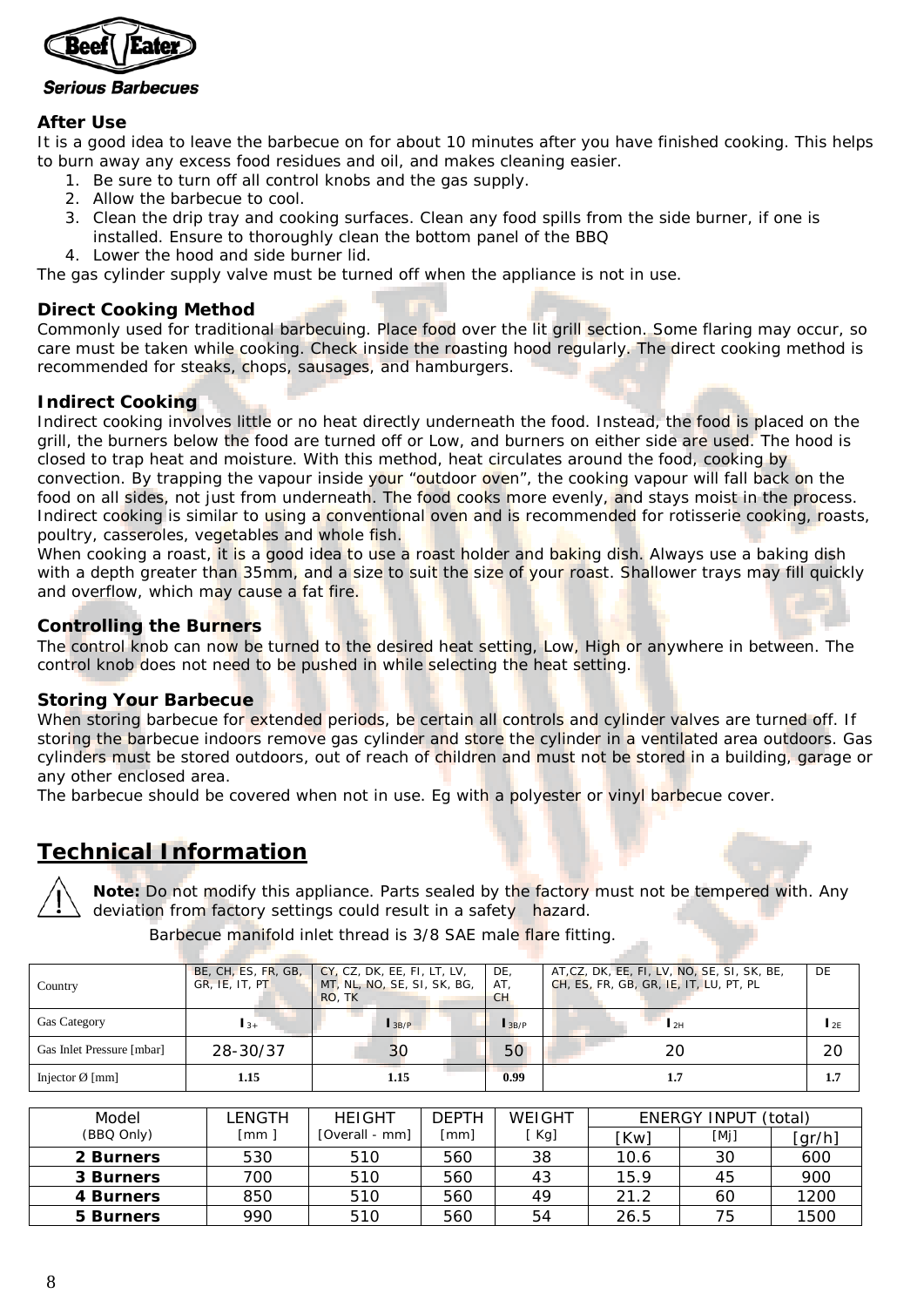

# **Locating Your Barbecue:**

Most importantly, this is an outdoor appliance. Ensure your barbecue is positioned safely away from anything that can catch fire.

**Outdoors Use Only:** Under no circumstances is this barbecue to be used indoors. This includes garages or any other enclosed area.

Clearance from Combustibles: Ensure your barbecue remains at a distance of at least 45 cm (18") from any combustible material such as wood, gyprock, paper and plants. Do not store combustible materials, gasoline or flammable liquids or vapours within 45 cm (18") of the barbecue.

**Adequate Ventilation**: Ensure there is adequate ventilation for both the barbecue and cylinder. This is required not only for proper combustion, but also to prevent gas build up.

20mm ventilation and air-intake gap is to be left at rear of the barbecue in fixed installations.

Firm Level Surface: Use your barbecue only on a firm level surface. This barbecue is not designed for recreational vehicles, and shall not be installed on a boat or any marine craft.

Protection from Weather: Keep the barbecue protected from adverse weather, including rain and winds. Polyvinyl covers are available that have been specially designed for this range of barbecues. Allow clear access to the entire gas supply hose and regulator.

Maintenance Access: When your barbecue is installed, you should be able to access the gas supply line including the gas piping or hose, gas regulator, gas cylinder and any shut off valves.

Partial Enclosures: Many backyards have areas that are partially closed off, such as balconies and pergolas. In some cases, it is hard to decide whether these partially enclosed areas should be classified as indoor areas. This manual provides clear definition of such areas in page 10 for your reference.

# **Connect the Regulator to the gas Cylinder**

Verify 'Gas Type' label & data plate attached to side of barbecue is correct for the gas you are about to connect to.

In cases where the Barbecue is not supplied with a regulator, a hose is to be securely connected, tightened and leak-tested to the Nut-and-Tail fitting supplied.

- 1. Make sure burner valves are in the 'Off' position.
- 2. Screw regulator side to the cylinder, and hand-tighten.

#### **Note**:

- If moving the BBQ from one place to another, never drag the cylinder behind. Disconnect the cylinder first, move, and re-connect once reached the new location.
- For storage and cylinder exchange, disconnect hose at the cylinder only, do not disconnect hose from the appliance.
- If you have purchased a trolley with a Side-Burner, please refer to Trolley instruction book for correct connection of the Side-Burner to the gas supply. **\*** Nut-and-Tail is to be fitted to

# **Maintenance**

- 1. Use only soft cloth or sponge to clean the surfaces of barbecue and then carefully dry.
- 2. Avoid leaving acidic or alkaline substances on the plate. It may cause discolouration and corrosion.
- 3. Keep the igniters probe clean. Wipe away any apparent water or dirt.
- 4. Clean the unit after each use to maintain the appearance and prolong the appliance's life. Do not use corrosive materials or harsh detergents to clean the BBQ.

| Service and Maintenance Schedules                             | Each Use | 6 Monthly | 2 Yearly |
|---------------------------------------------------------------|----------|-----------|----------|
| Check gas supply hose(s) for cracks and leaks                 |          |           |          |
| Check gas regulator for leaks                                 |          |           |          |
| Check that all gas fittings are tight                         |          |           |          |
| Clean the bottom of the BBQ and grease tray                   |          |           |          |
| Inspect and clean ignition module and probe                   |          |           |          |
| Inspect and clean barbecue Burners                            |          |           |          |
| Inspect and clean gas injectors                               |          |           |          |
| Check gas control valve on cylinder                           |          |           |          |
| Inspect gas control valves                                    |          |           |          |
| Inspect and proof all internal structure barbecue and trolley |          |           |          |



manifold entry, see more in page 10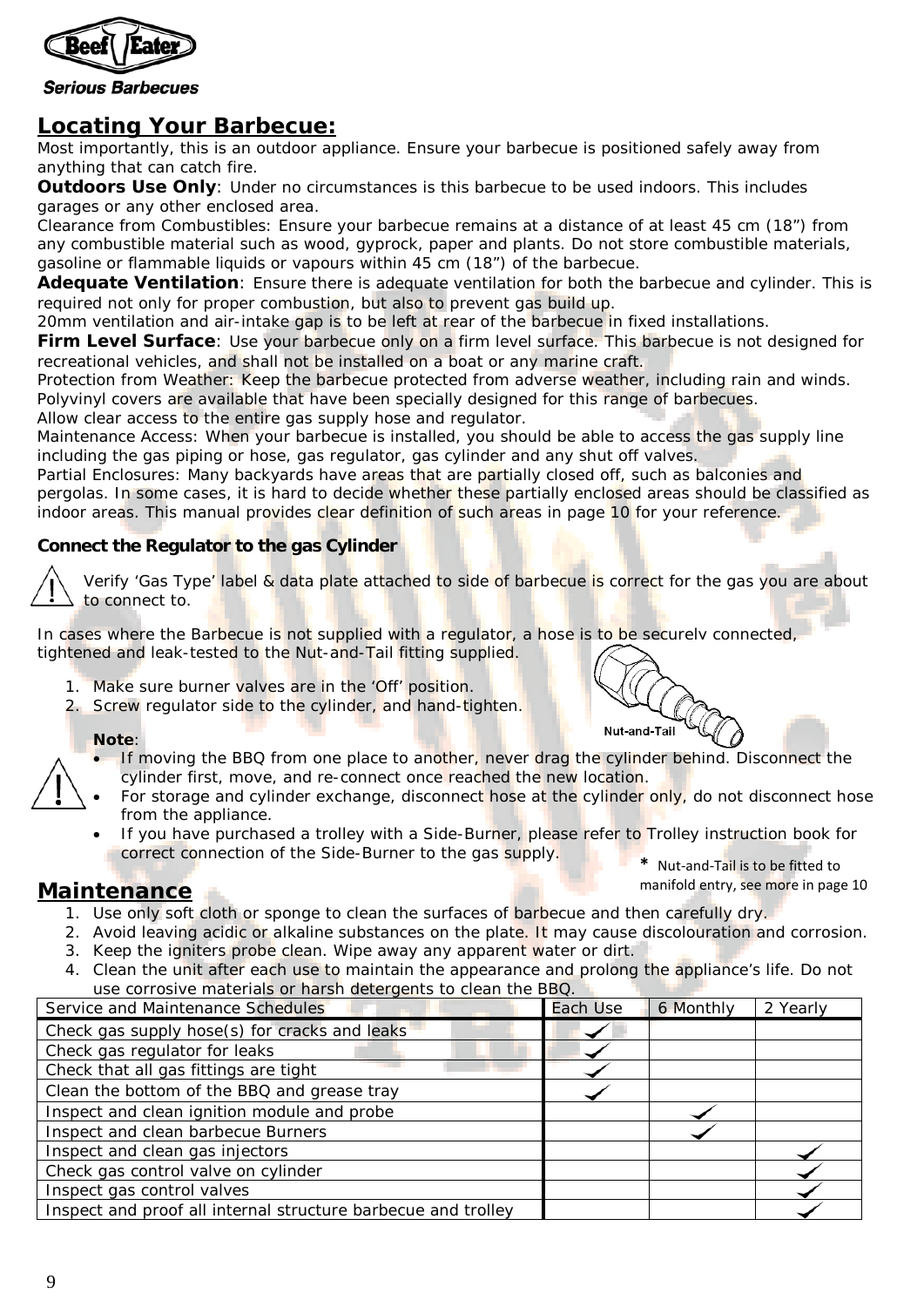

# **Gas Connection**

The manifold to connect this barbecue is located under the front fascia, on the right-hand-side. The manifold entry is a is 3/8" SAE type male flare thread.

Some of our distributors include a Regulator with the Barbecue. If a regulator is included with your Barbecue, the hose of the regulator is connected to the manifold, using a 19mm spanner to manifold entry marked number **'A'\***



If your distributor does not include a regulator, BeefEater will supply a Nut-and-Tail fitting for your use. Tighten the fitting over manifold inlet 'A'**\*** using a 19mm spanner, and then slip the hose of your regulator over the nozzle and tighten with a hose-clamp:



**Note**: After making the gas connections, ensure to conduct a thorough Leak-Test, as explained in page 4.

## **Natural Gas or LPG/Propane.**

Before beginning installation or assembly, check that the gas type which the barbecue is designed for is correct for the gas available to you. In most countries the choices are natural gas or LPG/propane. You will find the gas type label on the side of your barbecue. If your barbecue uses the incorrect gas type, or if you are unsure, consult your dealer before going any further. Using the wrong type of gas for a barbecue is extremely dangerous.

**Natural Gas Conversion:** Most newly purchased barbecues are made for LPG/propane. A natural gas conversion kit is available to allow your barbecue to run on Natural Gas. This kit includes all hoses required for installation, and available for purchase from your nearest BeefEater dealer.

# **Service Assistance:**

To assist you when contacting your after-sales service agent and to arrange for service, please have the barbecue details ready when you call. You do not need to register your warranty. However, you must retain your receipt or proof of purchase. When claiming warranty for this appliance you must provide a copy of your proof of purchase receipt. No claims for warranty will be accepted without proof of purchase. For all parts and service, contact your nearest BeefEater dealer.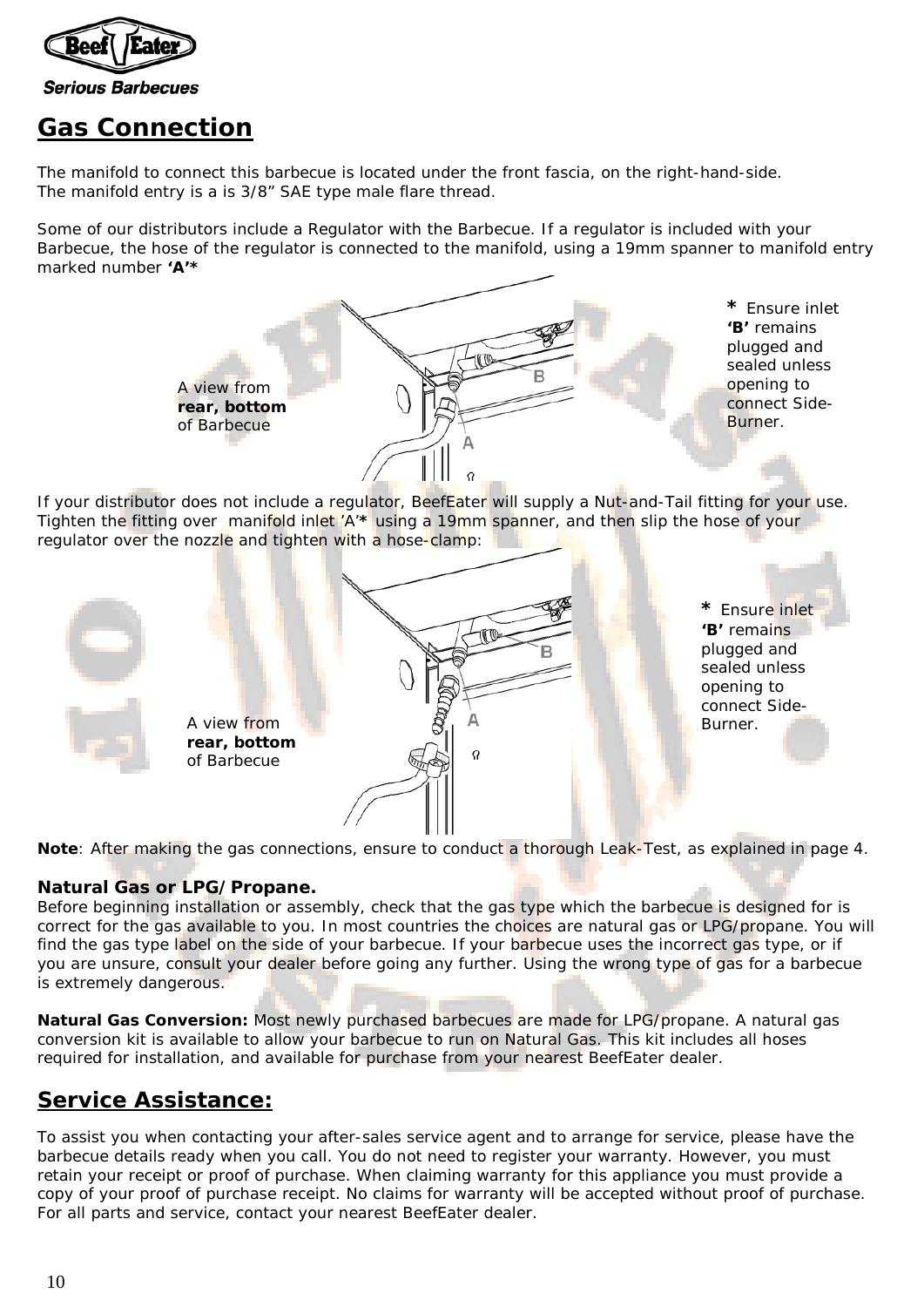

# **Warranty:**

Should any part fail due to defective workmanship or faulty materials within the specified period from the date of purchase, BeefEater or its distributor will repair or, (at distributors option), replace the defective part free of charge.

#### **LP / Propane Gas Cylinder**

The cylinder manufacturer is responsible for the materials, workmanship and performance of the gas cylinder. Contact your dealer or the cylinder manufacturer in respect of all warranty claims or service.

#### **Warranty Administration**

In Australia, warranty is administered by BeefEater Barbecues.

To ensure speedy processing of your warranty service claim, ensure that you record all specific details about your appliance in the space provided. Keep this information handy for future reference, and a copy of your purchase receipt.

## **NOT COVERED**

#### **Storage**

Exposure of the barbecue appliance to the elements should be minimised. Once the unit has cooled and is cleaned, store the barbecue under cover. Metal covers are an optional accessory that will ensure years of trouble free operation.

This warranty does not cover the purchaser or any other person for damage, malfunction or loss due to the following:

- **Lack of maintenance, abuse, neglect, misuse, accident or improper installation of this appliance.**
- Scratches, dents, corrosion or discolouring caused by heat, abrasive or chemical cleaners or chipping of porcelain or painted parts.
- Corrosion or damage caused by exposure to the elements, grease fires, insects, weather or hail.
- Cleaning and normal wear and tear. Service calls of this nature are chargeable.
- Rusting of steel plates and burners.
- Commercial use of the barbecue.
- Unauthorised repairs during the warranty period
- Removal or re-installation costs.
- Cracks and weathering of plastic parts caused by exposure to the elements or damage by weather, heat, insects, chemicals or foods acids or juices.
- **Note**: Barbecues must be covered when not in use.

**Note**: Rust should be removed by a scrub pad and the surface coated with cooking oil. Cooking surfaces must be covered when not in use.

#### **Conditions of Warranty**

- 1. The appliance is delivered to the BeefEater distributor's service department or authorised service agent and freight charges both ways are paid by the owner. No liability is accepted for loss or damage during transit.
- 2. The appliance is operated and maintained in accordance with the instructions supplied.
- 3. Repairs or service must be carried out by an authorised person. Installation must conform to the applicable Gas, Electrical and Building standards laid down by the local codes for your state or region.
- 4. No alterations or repairs have been carried out without obtaining the distributors prior consent. Such repair or any replacement does not extend the warranty period.
- 5. Proof of purchase together with this warranty card must be provided to verify purchase date and establish the warranty period. Only the original purchaser is covered under this warranty.
- 6. The warranty period is calculated from the date of purchase only.
- 7. Where this warranty is inconsistent with any state laws, the statutory rights of the purchaser shall prevail.
- 8. Parts installed from other manufacturers' products will void this warranty.

## **Warranty Term**

All parts are covered for a period of 1 year from date of purchase.